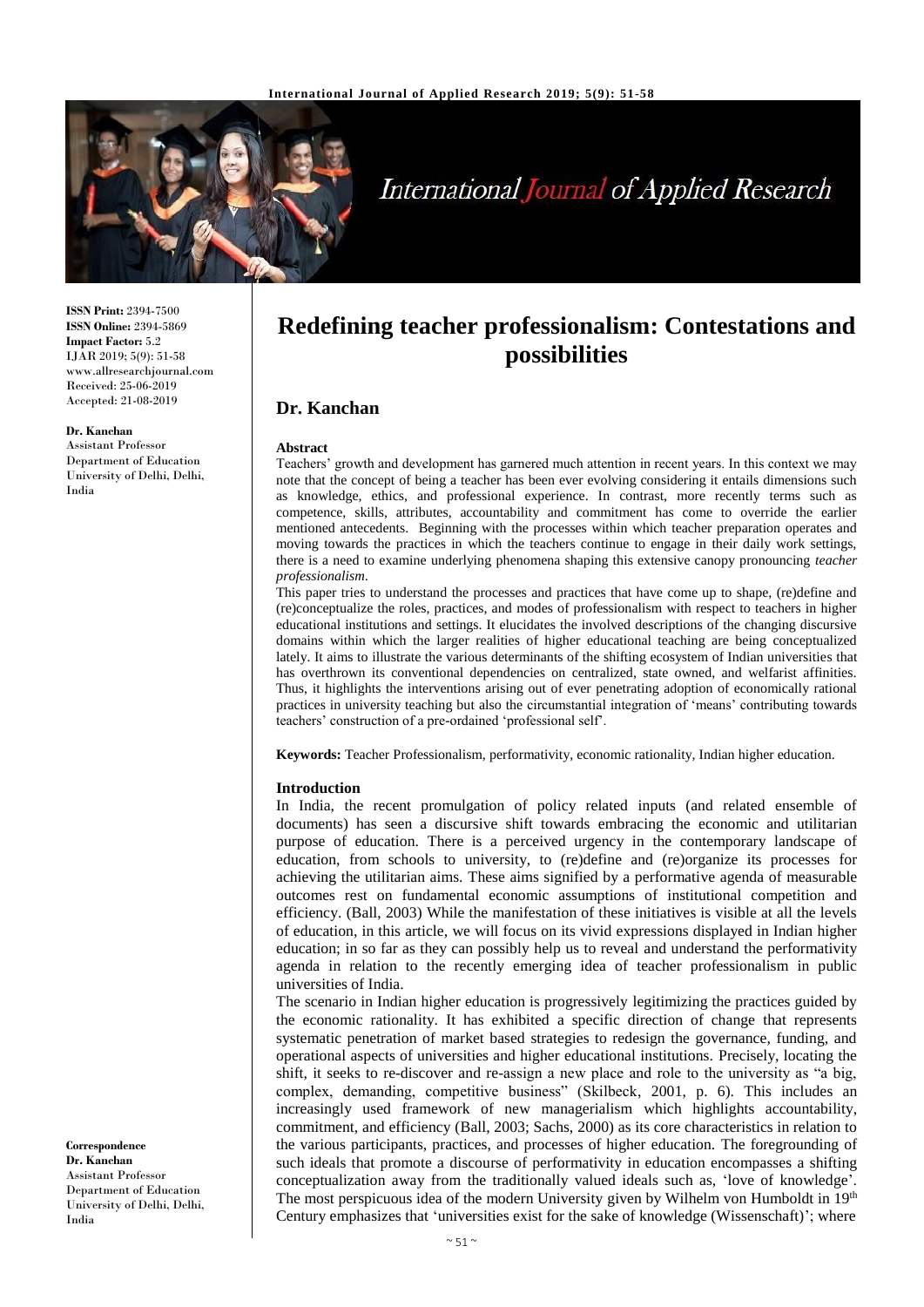he also emphasized that in the university, "the teacher is not … for the students' sake… they are all there for scholarship and knowledge's sake." (Menand, Reitter, & Wellmon, 2017, p.3)

In the recently shifting framework the teachers and learners in a university engage, with their traditional role of teaching, learning, and research, through an altered conception of knowledge 'assuming a form of value similar to the relationship between commodity…(its) producer and (its) consumer' (Lyotard, 1984, p.4). Thereby, instilling the performativity agenda for the various participants engaged within the universities, privileging measurable outcomes and revising the earlier notions of knowledge, teaching, and learning. This article will first conceptualize the emergence of performativity in higher education and then discuss the ways it has redefined professionalism for teachers. Then it will outline how this performative discourse has increasingly resulted in confronts of teachers' understanding of professionalism. It also looks at the ways in which the teachers are performing their roles within and responding to the identified performative discourse as opposed to traditional notions of professionalism focused at humane aspects. It may be noted, that some sporadic responses of the teachers represented in this article have been collected through open-ended interviews, the representations are however, not final and this compilation of the article has sought a tentative formulation based on these (cited) responses. The article also engages with a succinct framework by engaging with Foucault's works on discourse and constitution of ethical self to understand how 'antiperformative selves' can be constituted within the ambit of alternative and counter discourses.

## **Shifting Discourse in Higher Education**

Revisiting the vicissitudes and changes in Indian higher in the last two decades, specifically post 1991, may allow us to consolidate the emerging patterns in public universities surfacing as performative systems. The recent transformations in Indian higher education can be best described in terms of the 'higher education/ economic' complex emphasizing an interrelationship between the two within which the mission and roles of the universities and higher education institutions are being re-negotiated- in theory as well as in practice. The higher education system is no longer conceived as isolated, either from society or from the economy. It is rather perceived now through its elongated and intervening connexions with the both, but prioritizing the economic segment among the two. It has given rise to the renewed interests of policymakers, governments, international agencies, and transnational groups to rethink and reform higher educational territories across the countries. (Knight, 2009; Kwiek, 2013) This phenomenon has re-produced, re-shaped and re-designed the forms, arrangements, and engagements of higher education sector in almost all the countries (especially Asian, Sub-Saharan, Latin American, Post-communist Russian, and European countries) in the recent times. (Johnstone & Marcucci, 2007) The major descriptors, of this transformation in higher education, are: stirred notions of permanence of dirigisme; complicated intersectoral dynamics between public/private; centrality of knowledge in changing economies; financial austerity; and situating demographic premium as a contingent parameter for national growth. (Bruce, 2006; Duczmal & Joengbloed,

2007; Kwiek, 2009; Peirson, 2001). These characteristic features emphasize the sentiments of subordination of education systems to economic utility which can ensure the future social, political and economic viability of nation states. (Brown et.al., 1997)

The major transformations are also seen in the traditional conceptions of higher education and universities. The higher educational systems and processes, underscored for systematic implementation of re-forms, find imposition of changes pertaining to renewal of their purposes, functions, and their sources of sustainability. The traditional idea of the universities, existing for the sake of knowledge and learning by combining teaching and research, are now being transformed to recast their nature and purpose of existence. The role of universities in achieving higher economic prosperity of nations determines the justification of their existence in recent times. In this context, Gibbons (1998, p. 1) who discusses the relevance of higher education in  $21<sup>st</sup>$ Century argues, that the critical function of universities has been displaced in favour of more pragmatic role in terms of the provision of qualified manpower and the production of knowledge. Thus, the notions of the new paradigm highlighting 'utility' as the most critical parameter of assessing university's role describes the vital shift in perspectives, values, and attitudes. It is expected that universities must produce those knowledge goods which contribute in enhancing the productivity and incomes of individuals, industry, and nations at large. Such as, higher education is now considered as a vehicle of economic growth and development of countries. As suggested by recent documents<sup>1</sup> the expectations from higher education are pointed for not only to enhance India's future economic growth by producing the graduates with needed skills who can contribute to economic prosperity but also in fostering internationalization of Indian higher education to stand in comparative advantage vis-à-vis other countries engaged in similar endeavors. The enunciations in this regard, based on the human capital theories (Schultz, 1961 and Becker, 1962) have integrated the functions of universities to that of capital formation, physical as well as human. Also, they have promulgated the utilitarian aims for which universities must engage in continual re-envisioning of their curriculum, programs and courses, and academic activities for being 'relevant' and having a 'utility'.

Within the above discussed framework of the shifting discursive surface, one can describe the performativity in the various practices occurring in Indian higher education. The various determinants of the shifting ecosystem of Indian universities has overthrown its conventional dependencies on centralized, state-owned, and welfarist affinities, that is, to move away from being a 'public' good. The counterarguments to public education systems have purported the idea of 'government-failure'. They argue that due to the "bureaucratic inefficiencies and lack of market-styled incentives" (Palley, 2005, p. 27) the government's failure (in education) may be worse than the failure of private systems. Therefore, it has resulted in shift towards promulgation and acceptance of initiatives, processes, and practices which draw its purposes from the *market mechanisms*. The most rational and purposeful practices in

 $\overline{a}$ <sup>1</sup> Refer to recent reports, such as, National Knowledge Commission, 1997; Inputs to New Education Policy, 2016. Yashpal Committee Report, 2009 and others.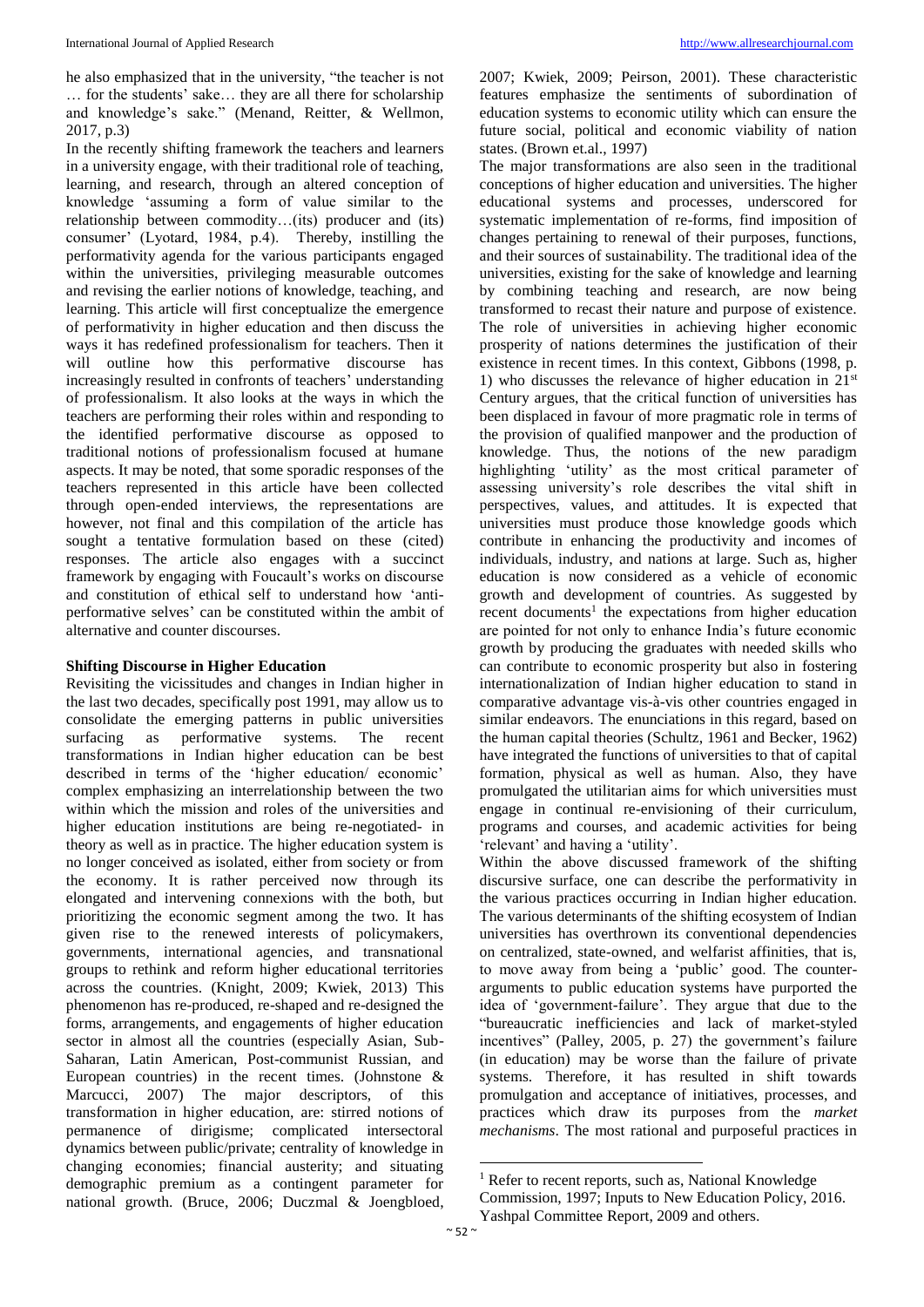universities are considered to be those which embark on the ideals of performance as well as efficiency.

According to Wilkins (2011), the performative systems are describable by three key policy and practice strands namely, measurable targets, interventionist regulatory mechanisms, and a market environment. We can use these accesses to understand the manifestations of performativity in Indian universities by engaging with a few specific examples. To make the universities and higher education institutions operate and function within market levers has brought ahead performative practices within the institutions, for teachers, and also for the students/families. The presence of 'market' environment in Indian higher education proliferates the subjectivities reinforcing competition, efficiency, pressures to perform, economic rationality in decision making and placing motives of profit in place of knowledge at the center of academic activities for individuals and for HEIs. It foregrounds the performance criteria as the field of judgment (Burnard and White, 2008) within which accountability and efficiency is deciphered within economic framework. In this light, the formulation that institutional efficiency and consumer choices can be the basis not only for ensuring a competitive edge in market but also for resource generation and a concise method for scare resource allocation, can be deliberated. The recommendation that the pattern of public funding must be changed from block public grants and input-based and deficit financing models to the performance oriented basis of grants (Varghese, 2016) reflects the performative privileges to performing institutions getting legitimate space in government policies. The idea of these performance oriented institutions and universities encapsulates the measure of worth, value, quality and excellence. A most recent example of allocating the tag of *excellence,* to a non-existing university in India purely on the basis of its resource related claims, by Ministry of Human Resource and Development (MHRD), highlights the vagaries of this unequivocal performative agenda.

It is noteworthy that in the market environment the estimation of this 'worth and value' is guided by peculiar indicators (when seen in higher educational field). Its accesses can be found in systemic portrayal of a continuity from 'managerial accountabilities' to the softer and diffused notions of 'quality' in Indian higher education. In the way that it situates academic and non-academic indicators of quality as a measure of performance, which emphasize the continuation of managerial governance (funds and resource management) and market (consumer) based accountabilities in universities and higher educational institutions. The ratings given by NAAC and more recently the framework developed by QCI, MHRD for ranking higher educational institutions in the country can be apportioned here. The educational institutions are thus, presented with a new economic mission (Blackmore & Sachs, 2005) to counter their performative targets of achieving value and worth and simultaneously balancing their academic role within the confines of the erstwhile framework. Essential to this objective is the engagement with renewed practices within the economic and performative framework.

The ideals of 'market', in the strict economic sense, designates a place for exchange of goods and services at an agreeable price between the interested parties. In this context, the universities and HEIs in India are rearranging and repositioning themselves in such a *marketplace* where

they 'compete' for students, faculty, funds, resources, and each of them also compete among each other (locally as well as globally). In order to achieve this, they venture into into the other two related domains of achieving efficiency, as per Wilkins above, initiation of measurable targets and regulatory mechanisms. The institutions increasingly embarking on the performative agenda encapsulate and use them to renew the meanings of the concepts such as quality, excellence, worth, value, efficiency, in teaching and learning. Their meanings are now institutionalized as performance-oriented entities. The processes of teaching and learning now, therefore, operate within the "symptomatic…contemporary desire to measure higher education performance by means of systematic criteria and standardized practice" (Little et.al., 2007, p. 3).

## **Redefining Teacher Professionalism**

These performative practices promoted through universities are reshaping the teacher as a professional and concurrently redefining 'professionalism' to serve political and economic aims. (Beck, 2008; Bourke, Lidstone & Ryan, 2013) Teacher professionalism is now a maneuverable construct which is led by the relentless creeping of performative practices into education signified specifically by 'measurable outcomes'. The classical idea of professionalism, as described by Goodson and Hargreaves (1996), lays emphases on self-reflection, autonomy, shared commitment to continually develop knowledge and practice. Many scholars construe teacher professionalism as a social construct (Etzioni, 1969; Helsby, 1995; Ozga and Lawn, 1981) and a contested concept which involves teaching as a human endeavor (Day & Smethem, 2009). In contrast, the techno-bureaucratic logic (Apple, 2000) has initiated a restrictive and imposing apparatus of rewards and sanctions through the penetrating inculcation of market mechanisms in the work of teachers. Attained through the formulations of multiplicity of targets measured quantitatively (Wilkins, 2011) it aims to redesign the attention and efforts of teachers towards highly workable and achievable targets.

The overemphasis on corporate modes over academic in teaching is repositioning teachers as 'non-experts', having no claim and authority over their work. The decisions in universities are now seeing a hegemonic flow of working conditions, curriculum reforms, and outcome-oriented pedagogies in line with world of work (Sachs, 2003), imposed in a top-down manner and coming from outside educational world. Teachers are now supposedly required to follow and work in a standardized and accountable environment (Bourke, Lidstone & Ryan, 2013) in universities leading them to limit their aims to visible and measurable goals captured by performance criteria (Chua, 2009) such as API scores.

Thus, the traditional and conventional construct of professionalism guided by humane, emotional and autonomous pursuits has been challenged and compromised by the emerging performativity. The competitiveness is now overriding commitment and measurability has substituted judgment and autonomy. Teachers find themselves straddling between the demands of new managerialism and notions of professional autonomy (Bottery & Wright, 2000; Wilkins 2011). Alongside, they also pendulate between the binary of compliance and resistance, to which Ball (2003) refers to as 'struggles over teachers' souls'.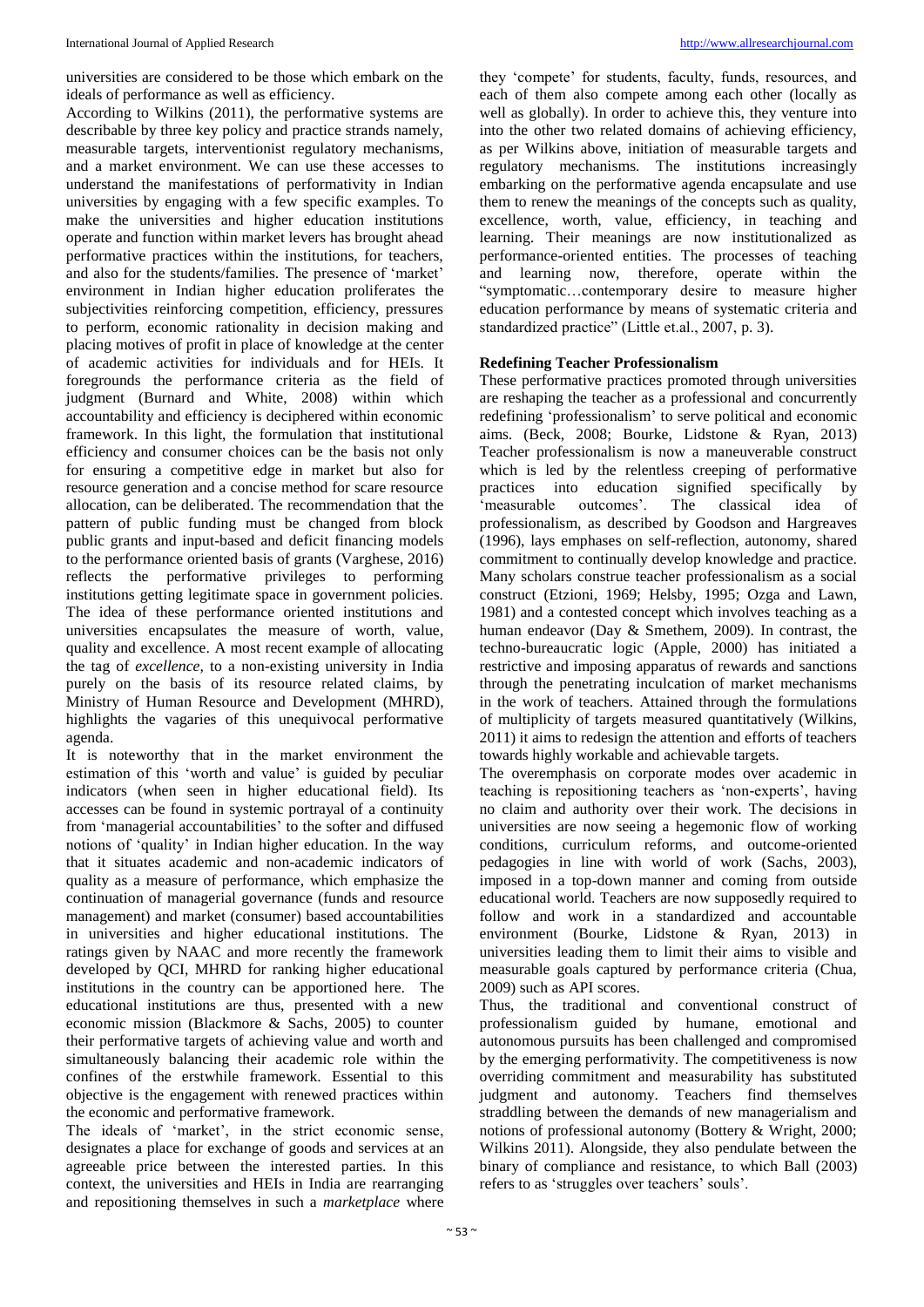Another stand of the discursive re-articulations of teacher professionalism have recently found a space in literature borrowing from Foucault's tools. The intensified framework of 'performance management' of teachers has been studied by scholars as, Ball (1994, 2003), Dwyer (1995), Gale (1999), and Scheurich (1994) amongst many. The new performative agenda operates on teachers as 'selffashioning' individuals who can maximize their individualistic interests on the lines of economic rationality. This pertains to a conceptualization of teaches as 'docile' (Foucault, 1995) but 'productive' beings at the same time individualizes them within the confines of the modern archetype 'homo-economicus'<sup>2</sup> . Thus, teachers in universities are re-positioning themselves to the available subject-positions either prioritizing the performance agenda or resisting to find spaces for more moral and humane forms of professionalism. The changing discursive landscape has also projected a scenario of circumstantial integration of means contributing towards teachers' construction of self as a discursively ordained professional entity. On the contrary, it has also given rise to challenging and resisting approaches of teachers against the panoptic surveillance and assumed gaze (ibid) and induction of self-monitoring regimes of truth. Teachers are dwindling between being the 'passive' and 'active' agents of discourse depending on their practical beliefs and the way they mediate their subjective and objective goals as teachers.

To explore this contested area, where teacher professionalism is finding new functionalities and their roles are getting (re)designed leaving behind the traditional constructs, we will engage with some descriptions of teachers' responses ahead. It has been seen that some of the teachers are accepting these performative practices, being imposed externally, due to perceived benefits and advancements to careers in universities yet many are responding with diverse resistance approaches. We need to excavate further how teachers are responding to these redefined conceptions of performative professionalism. It is a hunch that the differing interpretations of teacher professionalism would imply difference in how teachers perform their roles. More so, because it is an unequivocal belief that teachers sense of professionalism is internally ascribed and they gain their satisfaction from their interaction with students (Galton and Mac Beath, 2008) and their motivation to work in their interest. Hence, how the teachers in universities accept, react, and respond to this performative professionalism defining their value may not be complacently negotiated rather it might be a dialectic exchange.

## **Methodology**

 $\ddot{\phantom{a}}$ 

In this paper, we have tried to explore the possible negotiations that the teachers of public universities are engaged with in relation to the recent imposition of mandates of government to redefine their professional growth and development. The acceptance of Academic Performance Indicators (APIs) in the public universities which aim to redesign the career advancement processes for

university teachers is the most tangible measure of the adopted performative reform in Indian higher education. Besides, many parallel guidelines by University Grants Commission (UGC) and MHRD concerning higher education in the country in the recent decade are equally pronounced impositions in the same direction. This paper draws its insights from some open-ended discussions conducted with the teachers of two premier universities in Delhi. It may ne noted that for the purpose of this article only a brief discussion on methodology and findings is being presented, for the study is still in progress and insights are provisional. The author has received no financial grant for the conduct of this study from any institution.

The study has selected its participants using snowball technique from the selected universities and the participants were contacted for face-to face discussions on the diverse themes concerning teacher professionalism. The interviews are conducted personally where the participants were encouraged to speak on their practices, the recent changes they have been experiencing in curriculum, teaching expectations, student interactions, and policy related interventions in their profession, occurring within the ambit of their institutions. The participants were encouraged to think, reflect and speak on how they consider their roles and responsibilities are being performed in the recent university ecosystem. They were asked to respond to the needs, and expectations of the university towards their perceived practices of being a teacher. The statements made by the teacher are analyzed based on Foucault's description of them as 'atoms of discourse' (1972) and the subjectpositions underlined by them have been identified to mark the homogeneity, continuity, and discontinuity in their responses. The responses are compared and the similarities and contradictions are highlighted. To emphasize what Foucault (1972) writes, the statement should be weighed for their 'value' as they are rare. The value should characterize their place, capacity for circulation, and possible transformations. Hence, the statements of teachers are accordingly noted and deciphered to present the discursive penetration of the performative professionalism.

The framework for analysis is also based on Foucault's description of constitution of *ethical self* elicited from his compiled works on Genealogy of Ethics edited by Paul Rabinow, 2000. Briefly, it looks at the 'means' through which one can become an ethical subject or the 'ways' in which one must work on ethical substance in order to become an ethical subject (Foucault, 1986) is what can be referred to as *technologies of self*. One can understand them to be somewhat similar to diet, meditation or exercise regimes. As 'means to an end', these are the ways to be followed to become an ethical subject of one's behavior (Foucault, 1992). The means in the above context are precisely the means of 'managing' self in relation to changing discursive meaning of professionalism. These methods are not directed to realize moral progress; rather, they are directed to achieve economic enterprise. The ways that constitute technologies of self, to become an ethical subject, can be précised as labor, which takes atypical forms, in order that individuals are encouraged to manage themselves.

# **Provisional Insights from the Teachers: A Discussion**

The foremost binary exemplified by the teacher responses is the compliance/resistance complex portrayed in

<sup>2</sup> This *homo-economicus* is a man or woman who is a rational choice maker in view of maximizing his/her interest. Thus, it is emphasized that the individuals must be free to choose i.e. make rational choices and they should be entrepreneurial (Baez, 2007).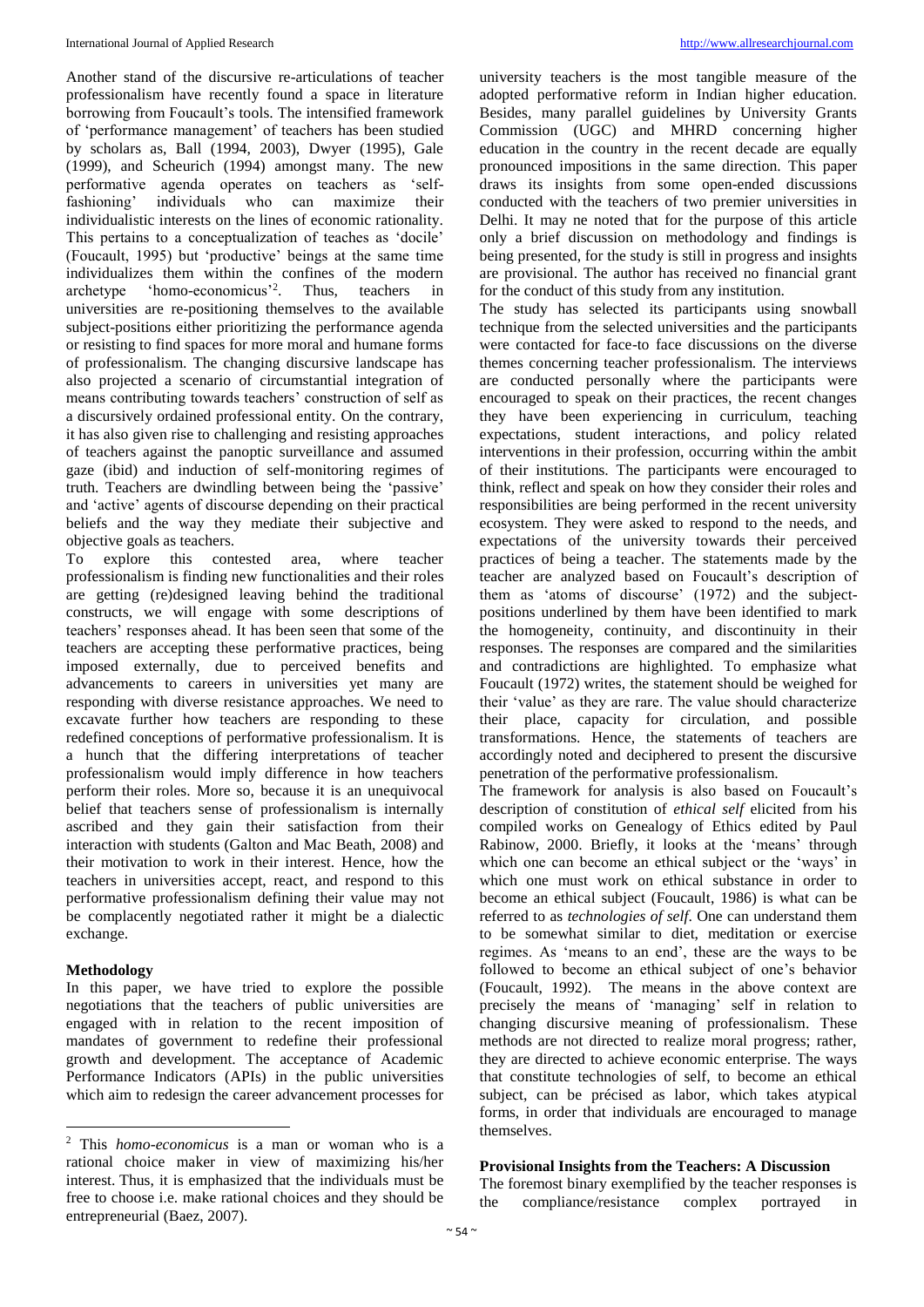differentiated variability in performing the roles as teachers in the university. There are teachers in the university who seem to have accepted the new performative agenda with hopes to benefits such as promotional advancements and professional rewards. The most tangible practices reported by the teachers which have delineated the outcome based goals for university teachers was API scores and specifically the "publish or perish" performativity. Some teachers mentioned that they found the practice of publications as 'rewarding' considering they were directly contributing to the promotional opportunities. The compliance was also observed in relation to obtaining scores related to participation in conferences and workshops. The observations of teachers regarding how they perceive these measures as amounting to professionalism, varied from statements such as "*it helps in improving my contribution to the field and it is also counted for my promotions. It is a way I can continually progress in my career".* While statements such as these raise hope and faith in the academic work in which the teachers engage yet they also pinpoint the perceptible formation of a calculative self being evolving in this process. Another statement signifying that *"university teachers should write papers in order to qualify as knowledge producers"* underscores the process in which teachers are seen as individuals with differentiated identities in relation to different aspects of life, which resonates Bauman (2004) conception of 'fractured/contested selves'. While it also substantiates the Lyotard's (1984) narrative of "teacher as producer" in relation to education having value as a commodity of exchange. These responses indicate that teachers in university are increasingly becoming deliverers of governmental initiatives and compliant in justifying the pressures of accountability. It corresponds to the relationships inherent in performative framework which is upheld by the compliance showcased by the teachers that whatever works is what is more important for them to do (Ball, 2003) The use of words such as 'progress' and 'contribution' appearing in the responses attain circumscribed focus on outcomes, efficiency and accountability thus ratifying the performance based orientation towards teachers roles. Some teachers also responded for distributed focus of API on teaching, research and publication however, they reported that this *"… contributed to a mechanical understanding of our roles as university teachers. We have to be extra-careful for achieving points in all the categories in the API … this has added to a pressure to perform on administrative as well academic aspects…".* But the continuity encompassed in the statement is reflective of circumstantial acceptance (by the teachers) of the performative criteria in defining their roles and behaviors. It demonstrates what Foucault (1995) calls 'conduct of conduct' in becoming self-regulated individuals (read teachers) through API as a technology of self. Hence, the unresisting acceptance mediates an uncontested definition of performative 'professionalism' in teaching. The value of such statements is enhanced due to their circulatory momentum among the teachers who find their subject-positions aligned in favor of the practices duly normalized and legitimized within the threshold of the discursive canopy of negotiated practices of teaching, publications and pressures to perform competitively in institutions. The example of generating resources through industry specific researches was clearly mentioned by teachers from the Faculty of Science citing *"..doing socially* 

*relevant research work"* without facing much difficulty in contrast the teachers of humanities and social sciences who spoke of lack of funds for research and the opportunities to do meaningful industry based research being limited in scope. While the compliance oriented and outcome-oriented teachers see these as integral part of their "academic role", it gets further accentuated as part of their job unquestioningly. The other axis on which statements of the teachers can be categorized with identifiable (dis)continuity is the articulations of active and subtle resistance towards the induced performativity in the system. Some teacher participants displayed a discontinuity in their statements, thus, promoting their own discursive truths. Their statements exemplify resistance to the performative agenda which includes their subtle understanding of panoptic mechanisms of self-regulation and implicit gaze through instruments like API. Teachers responded through statements pronouncing allegiance to alternate discourse(s) based on the traditional notions of professionalism surmounting the ideas of performance and outcomes. They specified that teachers' engagements in class with the students and the content has suffered unduly due to the pressures induced through measurable and regulatory mechanisms. The teachers highlighted not only API requirements but also features like increase in the number of lectures in a week, pressure to form compatible networks and out of academia relations (read businesses and industry), participating in administrative work, spending money on publications and attending programmes from their own expenses to garner points.

Teachers' statements, reportedly, emphasized struggles to maintain individual freedom and personal beliefs instead of the redefined professionalism. Certain statements such as, *"how I teach my students is equally important for me irrespective of the scores I have on API…"* reinstates the dominant faith of teacher in subverting the hegemonic performance-oriented roles. The field of stabilization for such statements is hallowed by other statements which reposition the practices emphasizing autonomy, care and emotionality towards the professional roles and responsibilities. Teacher statements in definitive terms such as, *"…we know that our performance is being checked regularly through plagiarism software, point system and research grants…"* is indicative of alternative interpretations finding space in teacher community. Similarly, teacher statements about institutional competencies highlighted the intrinsic cacophony of competition as a repulsive mechanism to distort university and its philosophical aims of existence. To signify, the statement says, *"…I know that through these pressures of publications, raising funds through research, pressure to open self-finance colleges, measuring teachers outcome through students feedback...they are surely trying to pitch us in a competitive race along with rest of the private universities coming up around us…"* This is worthwhile to authenticate the struggle in a marketized and corporatized educational environment in which teachers are struggling to play truth games. While participant teachers definitely aroused the rhetorical perspective of student care, consensual construction of knowledge in their classes, teaching being an overtly humane process involving subjective and objective tangents of teachers' and learners' aspirations it can be said that the resistance is a decisive counter-balancing regime for teachers in universities. Even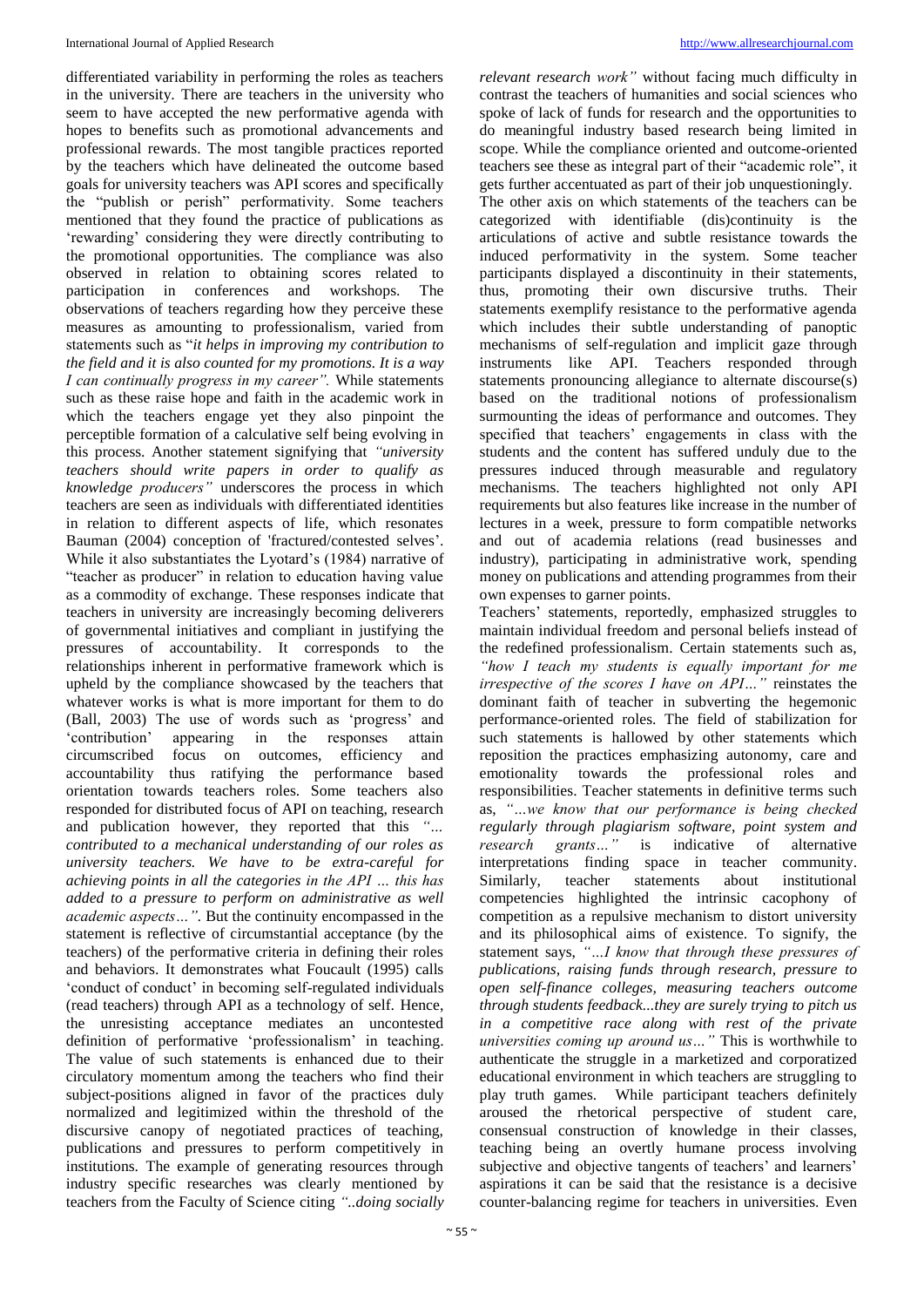when the statements of overt resistance (espousing corresponding behavioral plans) have not been received in this study, nevertheless, the elements of subtle resistance were identifiable. Statements of teachers professing shared commitment and participatory decision-making highlighted exclusive domain of resistance. *"The way in which curriculum changes are brought into our departments…remember the great rush to semesterize the curriculum…and the most recent being elimination of readings of a particular author/ strand of ideology is highly exclusionary for teachers",* imply the discomfort with 'alienating practices' which keeps teachers at bay regarding the integral decisions of curriculum and teaching autonomy. Thus, signifying the essentialities of traditionally valued ideas of teaching being a human endeavor and presses it against the expectations of 'coercive compliance' (Graham, 1999). Whereas we can identify subtle resistance, the reactions received from teachers analyzed as response statements are also indicative of fledgling forms of resistance simmering in latent ways of behaving. Some of the significant ways being, alluding to collective sharing of experiences and negotiating spaces of contestations in staff meetings and trade union spaces vis-à-vis the concerned institutional leadership. It definitely partisans its assurances with the discourse of traditional autonomy and shared commitments in teaching as compared to the corporatized and standardized agenda of performance oriented professionalism.

Finally, the possibilities of renewal and restitution are also interlaced within the emerging context of change and confronts. Teachers in the universities faced with the subjective dilemmas and countering the pressures of changing politico-economic reconstruction of teachinglearning, student-teacher relations, pedagogic innovations, scholarly endeavors happen to explore the possibilities of transformation. This involves their consensual beliefs in the unambiguous formulations of teachers' contribution in advancing 'real' learning in the universities. Teachers are also engaged in the formation of anti-performative 'self(s)' by mapping their professional development through active repositioning of their subjective interests in the alternative discourses. They involve their interactions with emotionality and intellectuality in deciding what they accept and what they decide to resist (Helsby, 1995). Teachers mentioned that, *"...idea of their professionalism can not be mediated without co-construction…"* and they further resonated their commitment to safeguard the conventional values of autonomy of the teacher in class in order to uphold the 'public good' utility of higher education for students and society at large. They despised the tendencies of performative framework of teacher performance becoming a measure of quantity, which according to many such respondents belittles and deforms their identities as teachers. But the teacher's articulations to constitute an effective and ethical anti-performative self are still incongruent with the values of humane and emotional conceptions of teacher professionalism because conflicts in most cases are highly personalized and individualizing.

## **Reflections**

We have discussed a changing landscape of higher education in India shaped through shifting discursive realities and simultaneous redefinition of processes and practices. In this context we identified the emerging

performative agenda that has contributed to a noteworthy shift in the way teacher professionalism has become a measurable and designerly construct. Professionalism was considered opposed to economic rationality, conventionally, and taken up as positive concept. But the traditional image has come under attack by the adoption of shifting discourses that privilege individual freedom, private capital and dominance of market levers as against the welfare oriented political rationality. Teachers display a variegated response to this redefined modelling of professional ethics and conduct for them. The teachers' professional self(s) struggle in the process of reinterpreting their own sensibilities and their traditionally ascribed identities within the new framework. As Avis (2005) puts it, the practices outside performance criteria are silenced and not legitimized. This contributes further in restricting teachers' already dwindling positions in the institutions of higher learning. It has contributed to lowering their aims to visible and measurable goals on one hand and to widen the trust gap between various involved participants within the universities. But the traditional values and modes of professionalism defined in terms of care, emotional connect with students, autonomy and shared commitments to teaching still continue to be at the core of how teachers perceive their most satisfying aspect of job. The anti-performative constitution of self not only derives from active and subtle resistance of new agendas but also through subverting the formulations using reflexive and transformational discourses. A renewal of a shared technical culture, and a strong service ethic, consolidation of fraternal in teacher community can prove transformative and anti-performative. A more concise ecosystem can emerge in our universities, with our teachers and will get enshrined within the future generations of our students through the mitigation of advancements of technocratic and economic rationality by permitting the sustainable and humane core values to form the crux and heart of these possibilities. The professional who will be truly transformative will be those who will assert their true professionalism in classrooms hanging over the personalized beliefs of morality and humanity.

## **References**

- 1. Apple M. Can critical pedagogies interrupt rightist policies? Educational Theory 2000;50(2):229-254.
- 2. Avis J. Beyond Performativity: Reflections on activist professionalism and the labor process in further in further education. Journal of Educational Policy. 2005;20:209-222.
- 3. Baez B. Neoliberalism in higher education. Paper Present7ed at the 32<sup>nd</sup> Annual Meeting of the Association for the Study of Higher Education, 8-10 November, Louisville. KY, 2007.
- 4. Ball, S. Education reform: A critical and post structural approach. Buckingham, UK: Open University Press, 1994.
- 5. Ball S. Teacher's souls and the terrors of performativity. Journal of Educational Policy. 2003;18:215-228.
- 6. Bauman Z. Identity. Cambridge: Polity, 2004.
- 7. Beck J. Governmental professionalism: Reprofessionalizing or de-professionalizing teachers in England? British Journal of Educational Studies 2008;56:119-143.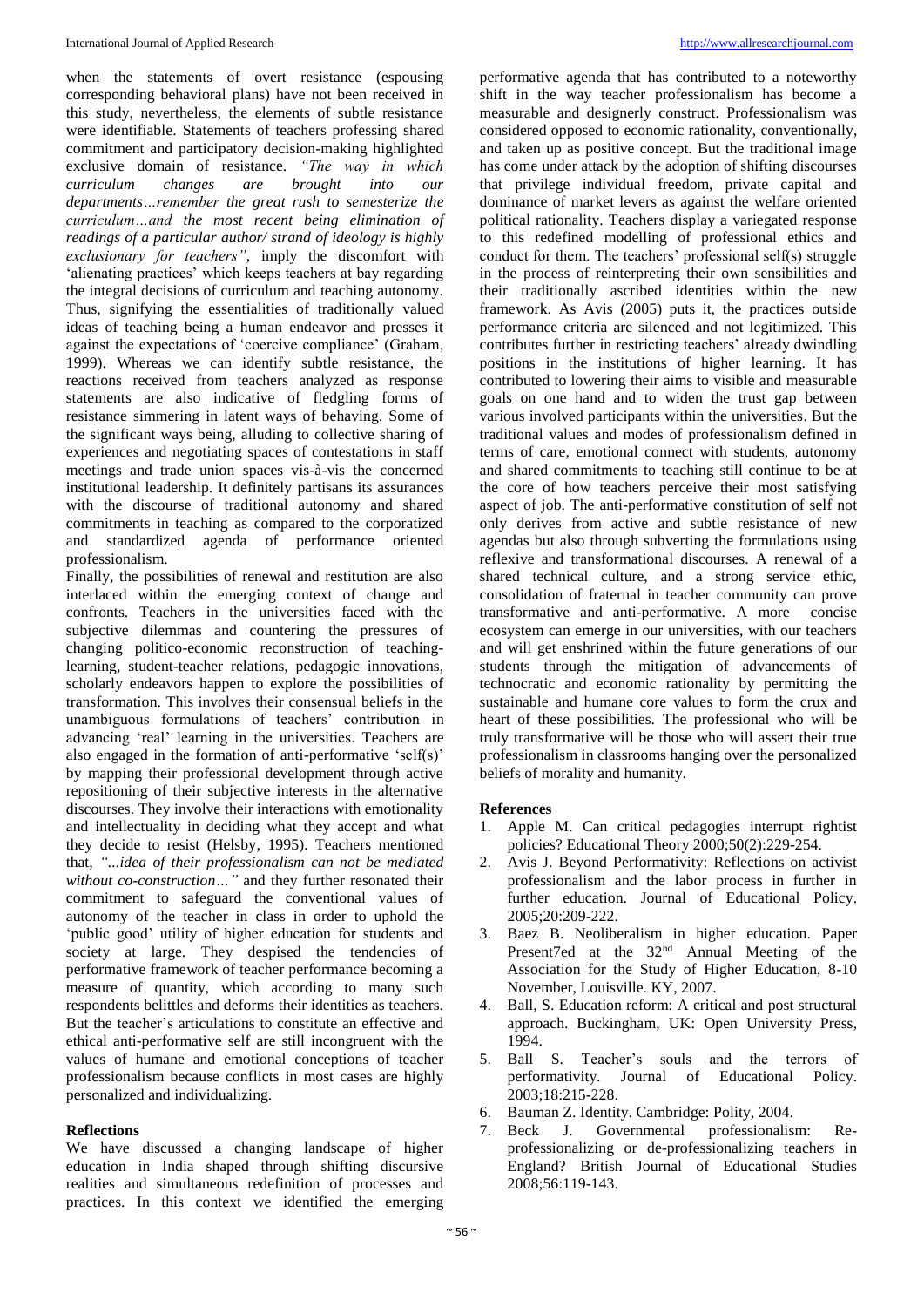- 8. Becker G. Investment in human capital: A theoretical analysis. The Journal of Political Economy 1962;70(5):9-49
- 9. Blackmore J, Sachs J. Performing and reforming leaders: Gender, educational restructuring and organizational change. New York: SUNY Press, 2005.
- 10. Bottery M, Wright N. The life and work of teachers: International perspectives in changing times. London: Falmer, 2000.
- 11. Bourke T, Lidstone J, Ryan M. Teachers performing professionalism: A Foucauldian Archaeology. Sage Open, 2013, 1-14. Doi. 10.1177/2158244013511261.
- 12. Brown P, Hasley AH, Lauder H, Wells AS. The transformation of education and society: Introduction. In A. H. Hasley, H. Lauder, P. Brown & A. S. Wells (Eds). Education: Culture, Economy, Society, 1997, 1- 44. Oxford: Oxford University Press
- 13. Bruce V. Markets and higher education: A regime of truth?. Irish Educational Studies 2006;25(2):141-154. Retrieved from the state of  $\sim$ http://dx.doi.org/10.1080/03323310600737289
- 14. Burnard P, White J. Creativity and performativity in British and Australian education. British Educational Research Journal. 2008;34:667-682.
- 15. Chua JSM. Saving the teacher's soul: Exorcising the terrors of performativity. London Review of Education. 2009;7:159-167.
- 16. Day C, Smethem L. The effects of reform: Have teachers really lost their sense of professionalism? Journal of Educational Change. 2009;10:141-157.
- 17. Duczmal W, Ben J. Private higher education in Poland: A case of public-private dynamics. In Ju ̈rgen Enders and Ben Jongbloed (Eds). Public-Private Dynamics in Higher Education: Expectations, Developments and Outcomes, 2007, 415-442. Bielefeld: Transcript.
- 18. Dwyer PJ. Foucault, docile bodies, and postcompulsory education in Australia. The British Journal of Sociology 1995;16:467-477.
- 19. Etzioni A. The semi-professions and their organization: Teachers, nurses, social workers. New York, NY: Free Press, 1969.
- 20. Foucault, M. The Archaeology of Knowledge. London and NY: Routledge, 1972.
- 21. Foucault M. On the genealogy of ethics: An overview of the work in progress. In. P. Rabinow (Ed). The Foucault reader. London: Penguin, 1986.
- 22. Foucault M. The use of pleasure: The history of sexuality (Vol. 2). Harmondsworth: Penguin, 1992.
- 23. Foucault M. Discipline and Punish. New York: Vintage Books, 1995.
- 24. Gale T. Policy trajectories: Treading the discursive path of policy analysis. Discourse: Studies in the Cultural Politics of Education, 1999;20:393-407.
- 25. Galton M, MacBeath J. Teachers under pressure. London: NUT/Sage, 2008.
- 26. Gibbons M. Higher education relevance in the  $21<sup>st</sup>$ Century. Prepared for UNESCO World Conference on Higher Education, Paris, France on October 5-9, 1998. World Bank. Retrieved from https://eric.ed.gov/?id=ED453721
- 27. Goodson I, Hargreaves A. Teacher's professional lives: Aspirations and actualities. In I. Goodson & A. Hargreaves (Eds.), Teacher's professional lives. London, England: Routledge Falmer, 1996, 1-27
- 28. Graham J. Improvement through inspection? Quality assessment and the role of Ofsted in the regulation of teacher education in england. Asia-Pacific Journal of Teacher Education and Development. 1999;2(2):29-42.
- 29. Helsby G. Teacher's construction of Professionalism in England in the 199s. Journal of Education for Teaching. 1995;21:317-332.
- 30. Johnstone B, Marcucci N. Worldwide trends in higher education finance: Cost-sharing, student loans, and the support of academic research. Paper for the UNESCO Forum on Higher Education, Research and Knowledge, 2007. Retrieved from http://kiva.org/cms/worldwide\_trends\_in\_higher\_educat ion finance.pdf.
- 31. Knight J. Financing Access and Equity in Higher Education. Rotterdam: Sense Publishers, 2009.
- 32. Kwiek M. The two decades of privatization in Polish higher education: Cost-sharing, equity and access. Pp. In J, Knight (Ed), Financing Access and Equity in Higher Education, 2009, 149-167*,* Rotterdam: Sense.
- 33. Kwiek M. From System Expansion to System Contraction: Access to Higher Education in Poland. Comparative Education Review, 2013;57(3):553-576
- 34. Little B, William L, Parker J, Richardson J. Excellence in Teaching and Learning: A Review of Literature for the Higher Education Academy. UK: Center for Higher Education Research and Information (CHERI), 2007. Retrieved from doi: http://www.open.ac.uk/cheri/documents/excellence\_in\_ tl\_litrev.pdf.
- 35. Lyotard JF. The postmodern condition: A report on knowledge. Minneapolis: University of Minnesota Press, 1984.
- 36. Menand L, Reitter P, Wellmon C. The rise of the research university: A sourcebook. Chicago: University of Chicago Press, 2017.
- 37. Ozga J, Lawn M. *T*eachers, professionalism, and class: A study of organized teachers. Falmer Press: Lewes, 1981.
- 38. Palley T. From keynesianism to neoliberalism: Shifting paradigms. In Alfredo Saad-Filho & Deborah Johnston, Neoliberalism: A critical reader (20-29). London: Pluto Press, 2005.
- 39. Sachs J. The activist professional. Journal of Educational Change, 2000;1:77-95.
- 40. Sachs J. The activist teaching profession. Buckingham, UK: Open University Press, 2003.
- 41. Scheurich J. Policy archaeology: A new policy studies methodology. Journal of Educational Policy. 1994;9:297-316.
- 42. Schultz T. Investment in human capital. The American Economic Review 1961;5-1(1):1-17. Retrieved from http://la.utexas.edu/users/hcleaver/330T/350kPEESchul tzInvestmentHumanCapital.pdf.
- 43. Skilbeck M. The University Challenged: A Review of International Trends and Issues with Particular Reference to Ireland. Dublin: Higher Education Authority, 2001. Retrieved from http://www.iua.ie/publication/view/executive-summarythe-university-challenged-a-review-of-internationaltrends-and-issues-with-particular-reference-to-ireland/.
- 44. Varghese NV, Malik G. India higher education report 2015. London and New York: Routledge, 2016.